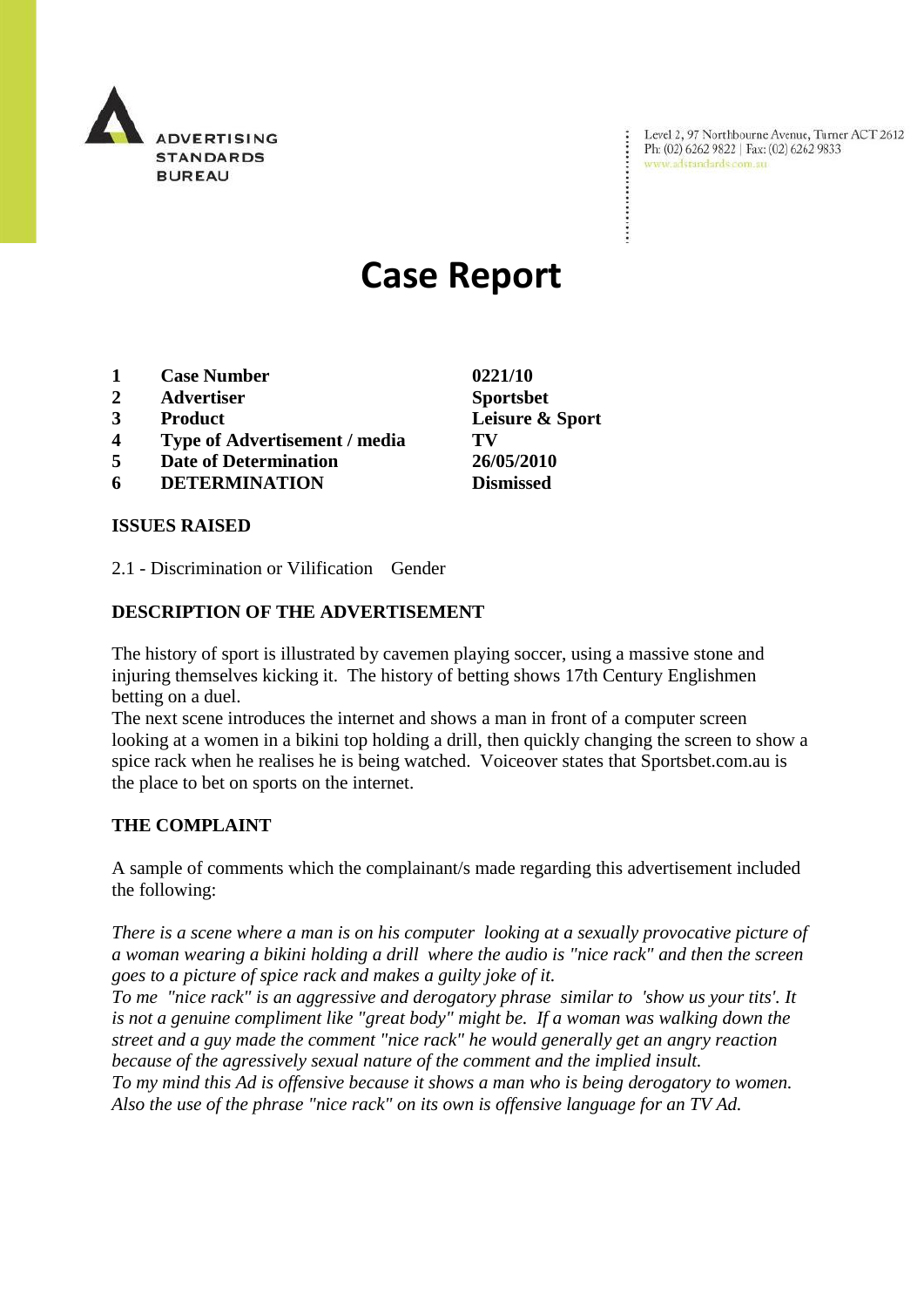## **THE ADVERTISER'S RESPONSE**

Comments which the advertiser made in response to the complainant/s regarding this advertisement include the following:

*We dispute the complaint and do not believe this ad to be derogative to women. The context of the ad is fun. It is a humorous take on sports, betting and the internet. These events didn't really happen, the messages are exaggerated and not to be taken seriously.*

*Its classification is restricted so it is predominately viewed by mature audiences. The specific reference made by the complainant is a subtle reference to the stereotypical behaviour of males using the internet. It is not exploitive and is exaggerated for the humorous affect, the female using a drill, cave man kicking a rock. There is no use of aggressive tone; it's light, fun and silly.*

*Contradictory to what the complainant states, the "nice rack" comment is not in the scene with the woman. It is after the following scene where the man is looking at the spice rack. It clearly states spice rack on the scene and shows one. The voice over is in reference to this rack and is not directly aimed at the female in the previous shot to avoid direct implications. It is not an insult to the women.*

*The advertisement has been received in this nature. CAD also deemed this to be suitable and resembling the ethics of society in the use of humour to tell our story.*

## **THE DETERMINATION**

The Advertising Standards Board ("Board") considered whether this advertisement breaches Section 2 of the Advertiser Code of Ethics (the "Code").

The Board noted the complainant"s concern that the advertisement demeans and objectifies women because there was sexual innuendo in the use of the words "nice rack" and the use of that language is offensive in any case.

The Board considered whether the advertisement was in breach of section 2.1 of the Code. Section 2.1 of the Code states: "Advertising or Marketing Communications shall not portray people or depict material in a way which discriminates against or vilifies a person or section of the community on account of race, ethnicity, nationality, sex, age, sexual preference, religion, disability or political belief".

The Board viewed the advertisement and noted the advertiser's response that the 'B' CAD classification requires that the advertisement is viewed by a predominantly mature audience.

The Board noted that the advertisement featuring a product for internet betting "the place to bet on sports on the internet" was placed in programmes targeting adults and considered it was clearly intended to be sexually suggestive. The Board also considered that the advertisement is intended to be and is likely to be seen by most members of the community as a humorous and exaggerated send up of someone caught looking at an inappropriate internet site, and in this instance, a man is depicted quickly changing the page from a scantily